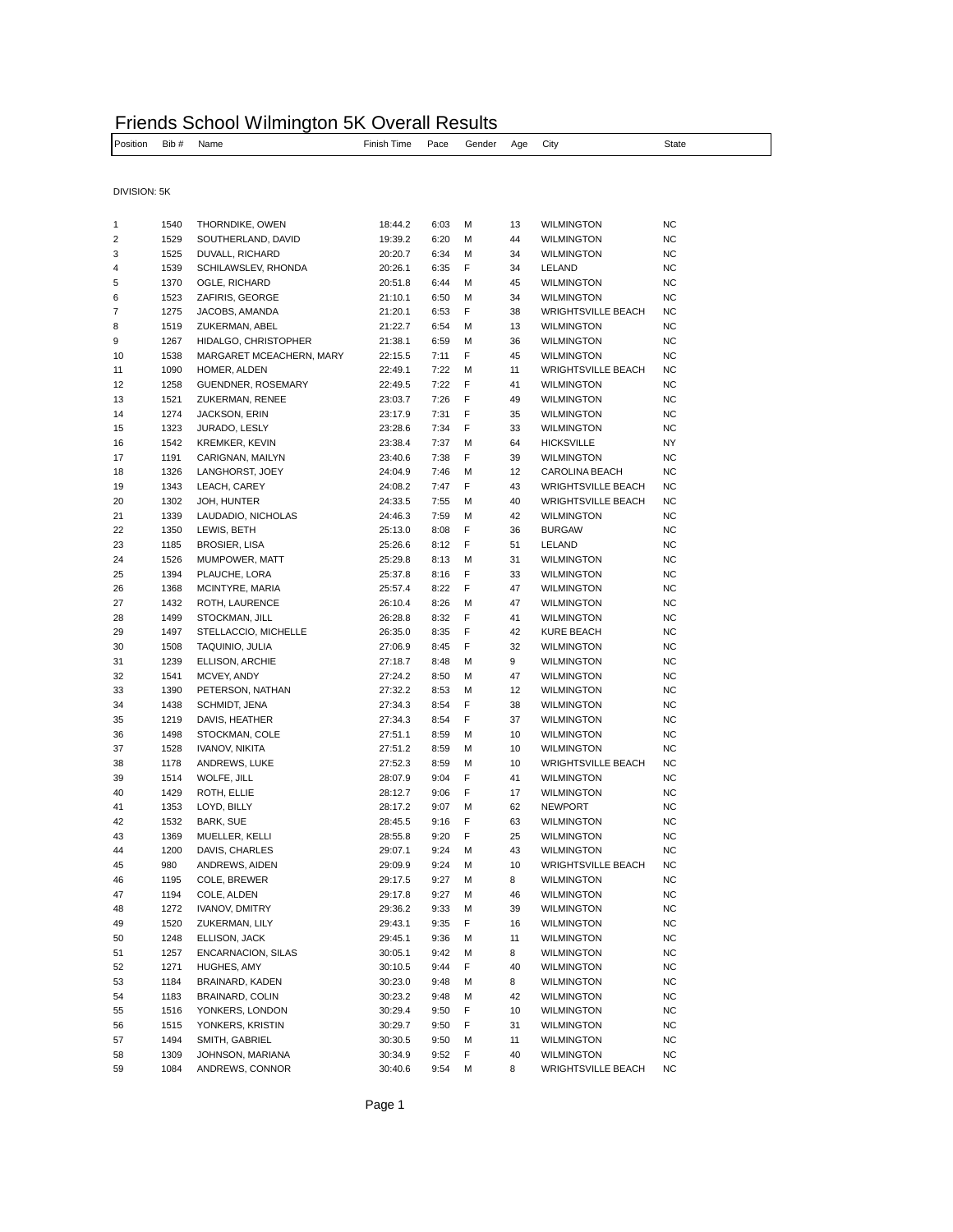| Friends School Wilmington 5K Overall Results |  |
|----------------------------------------------|--|
|----------------------------------------------|--|

| Position | Bib# | Name                         | Finish Time | Pace  | Gender | Age            | City                      | <b>State</b> |
|----------|------|------------------------------|-------------|-------|--------|----------------|---------------------------|--------------|
| 60       | 1186 | <b>BROUHARD, SETH</b>        | 30:44.4     | 9:55  | М      | 9              | <b>WILMINGTON</b>         | <b>NC</b>    |
| 61       | 1187 | BROUHARD, SHARON             | 30:45.6     | 9:55  | F      | 41             | <b>WILMINGTON</b>         | <b>NC</b>    |
| 62       | 1387 | PEENS, VAUGHN                | 30:58.2     | 9:59  | м      | 12             | WILMINGTON                | <b>NC</b>    |
| 63       | 1252 | ELLISON, JANE                | 31:16.3     | 10:05 | F      | 42             | WILMINGTON                | <b>NC</b>    |
| 64       | 1050 | ANDREWS, AMY                 | 31:16.5     | 10:05 | F      | 39             | <b>WRIGHTSVILLE BEACH</b> | <b>NC</b>    |
| 65       | 1358 | MCCOY, FRYE                  | 31:41.4     | 10:13 | М      | 8              | <b>WILMINGTON</b>         | <b>NC</b>    |
| 66       | 1511 | TUNIS, SCOTT                 | 31:47.7     | 10:15 | м      | 60             | WILMINGTON                | <b>NC</b>    |
| 67       | 1378 | PATERSON, YULIA              | 31:48.0     | 10:15 | F      | 35             | <b>WILMINGTON</b>         | <b>NC</b>    |
| 68       | 1268 | HIMMEL, ADDIE                | 32:00.9     | 10:19 | F      | 8              | <b>WILMINGTON</b>         | <b>NC</b>    |
| 69       | 1381 | PEENS, BIANCA                | 32:01.0     | 10:20 | F      | 8              | <b>WILMINGTON</b>         | <b>NC</b>    |
| 70       | 1388 | PERRIN, STEPHANIE            | 32:01.2     | 10:20 | F      | 36             | WILMINGTON                | <b>NC</b>    |
| 71       | 1493 | SIMMONS, LIZ                 | 32:10.3     | 10:23 | F      | 30             | <b>WILMINGTON</b>         | <b>NC</b>    |
| 72       | 1533 | BEKE, EMMA                   | 32:10.6     | 10:23 | F      | 11             | WILMINGTON                | <b>NC</b>    |
| 73       | 1524 | SULLIVAN, MARIA              | 32:11.0     | 10:23 | F      | 10             |                           |              |
| 74       | 1303 | JOHN, LAIR                   | 32:14.6     | 10:24 | М      | 44             | <b>WILMINGTON</b>         | <b>NC</b>    |
| 75       | 1495 | SMITH, JULIE                 | 32:18.2     | 10:25 | F      | 41             | <b>WILMINGTON</b>         | NC           |
| 76       | 1190 | BYERS-OGLE, LOLA             | 33:06.9     | 10:41 | F      | 13             | <b>WILMINGTON</b>         | <b>NC</b>    |
| 77       | 1355 | MAIRS, JESSICA               | 33:15.1     | 10:44 | F      | 43             | WILMINGTON                | <b>NC</b>    |
| 78       | 1426 | ROBERTSON, LEIGH             | 33:15.3     | 10:44 | F      | 34             | <b>WILMINGTON</b>         | <b>NC</b>    |
| 79       | 1536 | TAMADON, LOGAN               | 33:32.7     | 10:49 | м      | 8              | <b>WILMINGTON</b>         | <b>NC</b>    |
| 80       | 1535 | TAMADON, ALEX                | 33:33.0     | 10:49 | F      | 40             | <b>WILMINGTON</b>         | <b>NC</b>    |
| 81       | 1199 | COTTON, HANNAH               | 33:40.2     | 10:52 | F      | 15             | <b>ROCKY POINT</b>        | <b>NC</b>    |
| 82       | 1266 | HENDERSON, DANITA            | 33:45.4     | 10:53 | F      | 49             | <b>WILMINGTON</b>         | <b>NC</b>    |
| 83       | 1281 | JASKOLKA, BETH               | 34:28.1     | 11:07 | F      | 36             | WILMINGTON                | <b>NC</b>    |
| 84       | 1298 | JASKOLKA, MIKE               | 34:29.1     | 11:07 | М      | 39             | <b>WILMINGTON</b>         | <b>NC</b>    |
| 85       | 1198 | CONWAY, JILLIAN              | 34:29.4     | 11:07 | F      | 29             | <b>WILMINGTON</b>         | <b>NC</b>    |
| 86       | 1189 | BYERS-OGLE, LOUISE           | 34:48.2     | 11:14 | F      | 11             | WILMINGTON                | <b>NC</b>    |
| 87       | 1531 | <b>GRETCHEN TURNER, MARY</b> | 34:49.8     | 11:14 | F      | 10             | WILMINGTON                | <b>NC</b>    |
| 88       | 1530 | TURNER, MICHELLE             | 34:55.0     | 11:16 | F      | 45             | <b>WILMINGTON</b>         | <b>NC</b>    |
| 89       | 1196 | COLE, PEYTON                 | 35:17.0     | 11:23 | М      | 8              | <b>WILMINGTON</b>         | <b>NC</b>    |
| 90       | 1527 | SOUTHERLAND, WENDY           | 35:17.2     | 11:23 | F      | 39             | <b>WILMINGTON</b>         | <b>NC</b>    |
| 91       | 1380 | PEENS, ANDRE                 | 35:27.5     | 11:26 | м      | 55             | FT LAUDERDALE             | FL           |
| 92       | 1509 | TAYLOR, BOB                  | 35:51.2     | 11:34 | М      | 49             | <b>WILMINGTON</b>         | <b>NC</b>    |
| 93       | 1179 | BALDWIN, ELIZA               | 36:04.7     | 11:38 | F      | 29             | <b>WILMINGTON</b>         | <b>NC</b>    |
| 94       | 1375 | PASQUARETTE, MARK            | 36:43.6     | 11:51 | М      | 53             | <b>WILMINGTON</b>         | <b>NC</b>    |
| 95       | 1188 | BROWN, NADIA                 | 36:44.0     | 11:51 | F      | 8              | WILMINGTON                | <b>NC</b>    |
| 96       | 1321 | JORDAN, JADE                 | 36:47.5     | 11:52 | F      | 18             | WILMINGTON                | <b>NC</b>    |
| 97       | 1518 | YOPP, MAISY                  | 37:04.7     | 11:57 | F      | 11             | <b>WILMINGTON</b>         | <b>NC</b>    |
| 98       | 1517 | YOPP, ED                     | 37:09.2     | 11:59 | м      | 49             | <b>WILMINGTON</b>         | <b>NC</b>    |
| 99       | 1182 | BOYER, BOB                   | 37:14.5     | 12:01 | М      | 69             | <b>WILMINGTON</b>         | <b>NC</b>    |
| 100      | 1522 | BOYER-MATTHEWS, TRACY        | 37:15.5     | 12:01 | F      | 44             | WILMINGTON                | <b>NC</b>    |
| 101      | 1180 | BLOSSOM, KARA                | 37:41.9     | 12:09 | F      | 27             | <b>HOLLY RIDGE</b>        | <b>NC</b>    |
| 102      | 1181 | BLOSSOM II, DAVID            | 37:42.6     | 12:10 | М      | 32             | <b>HOLLY RIDGE</b>        | <b>NC</b>    |
| 103      | 1364 | HEIM, JESSIE                 | 38:12.7     | 12:19 | F      | 30             | <b>WILMINGTON</b>         | <b>NC</b>    |
| 104      | 1401 | POTTER, JULIE                | 39:26.4     | 12:43 | F      | 55             | WILMINGTON                | <b>NC</b>    |
| 105      | 1513 | WITTER, DEBRA                | 40:45.4     | 13:09 | F      | 35             | <b>WILMINGTON</b>         | <b>NC</b>    |
| 106      | 1439 | SHEERER, MARILYN             | 41:06.8     | 13:15 | F      | 71             | <b>WILMINGTON</b>         | <b>NC</b>    |
| 107      | 1510 | TSEH, BELLA KAI              | 41:34.9     | 13:25 | F      | 10             | <b>WILMINGTON</b>         | <b>NC</b>    |
| 108      | 1234 | DULEY, ANDREA                | 42:19.8     | 13:39 | F      | 63             | <b>WILMINGTON</b>         | <b>NC</b>    |
| 109      | 1253 | ELLISON, LUCIEN              | 48:22.7     | 15:36 | М      | 41             | WILMINGTON                | <b>NC</b>    |
| 110      | 1361 | MCCOY, LINDSEY               | 48:33.5     | 15:40 | F      | 40             | WILMINGTON                | NC.          |
| 111      | 1247 | ELLISON, BAINES              | 51:12.7     | 16:31 | М      | $\overline{7}$ | <b>WILMINGTON</b>         | <b>NC</b>    |
| 112      | 1264 | HARLEY, SUE                  | 54:47.6     | 17:40 | F      | 70             | <b>WILMINGTON</b>         | NC.          |
| 113      | 1492 | SHEERER, NANCY               | 54:47.9     | 17:40 | F      | 69             | <b>WILMINGTON</b>         | NC.          |
|          |      |                              |             |       |        |                |                           |              |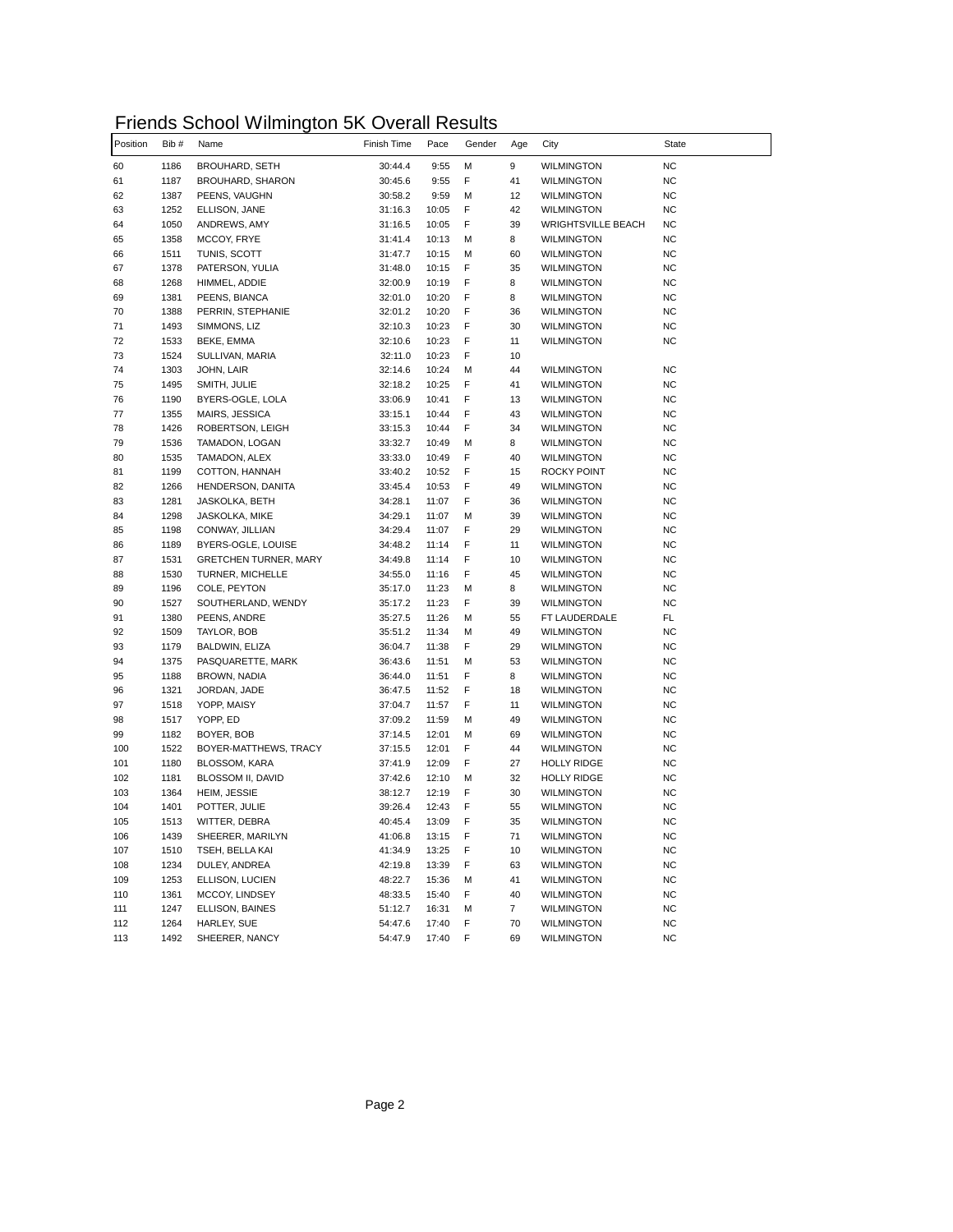## Friends School Wilmington 5K Overall Results

|--|